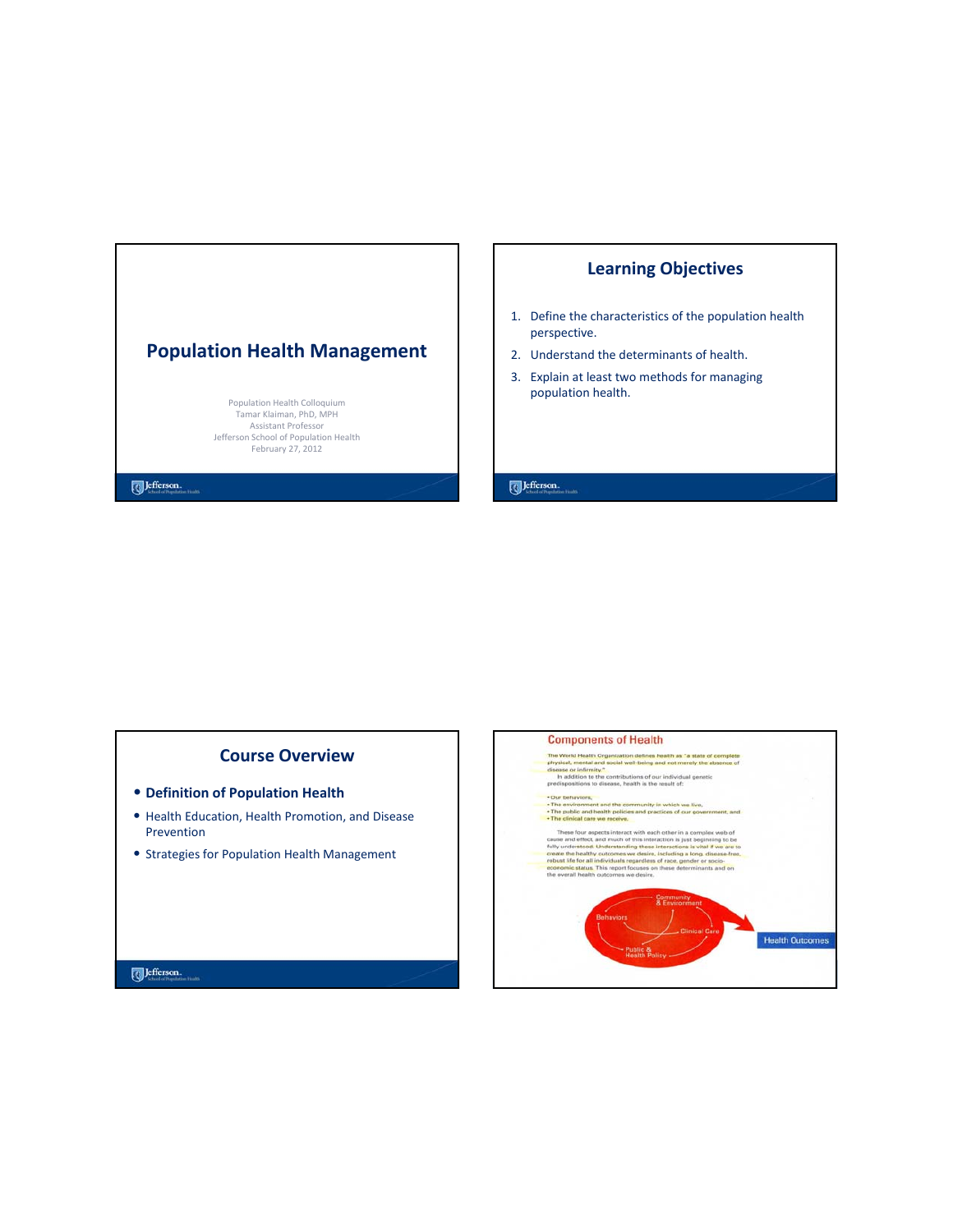



# **Traditional Gaps in Focus**

#### **Clinical Medicine**

- Clinicians play primary role
- Focus on individual health
- Treatment of disease
- "Art" of medicine

#### **Public Health**

- Responsibility for health is diffuse
- Focus on health of communities
- Prevention of disease
- Evidence‐based practice

# **Definition of Population Health**

The distribution of health outcomes within a population, the determinants that influence this distribution, and the policies and interventions that impact these determinants.

Jefferson.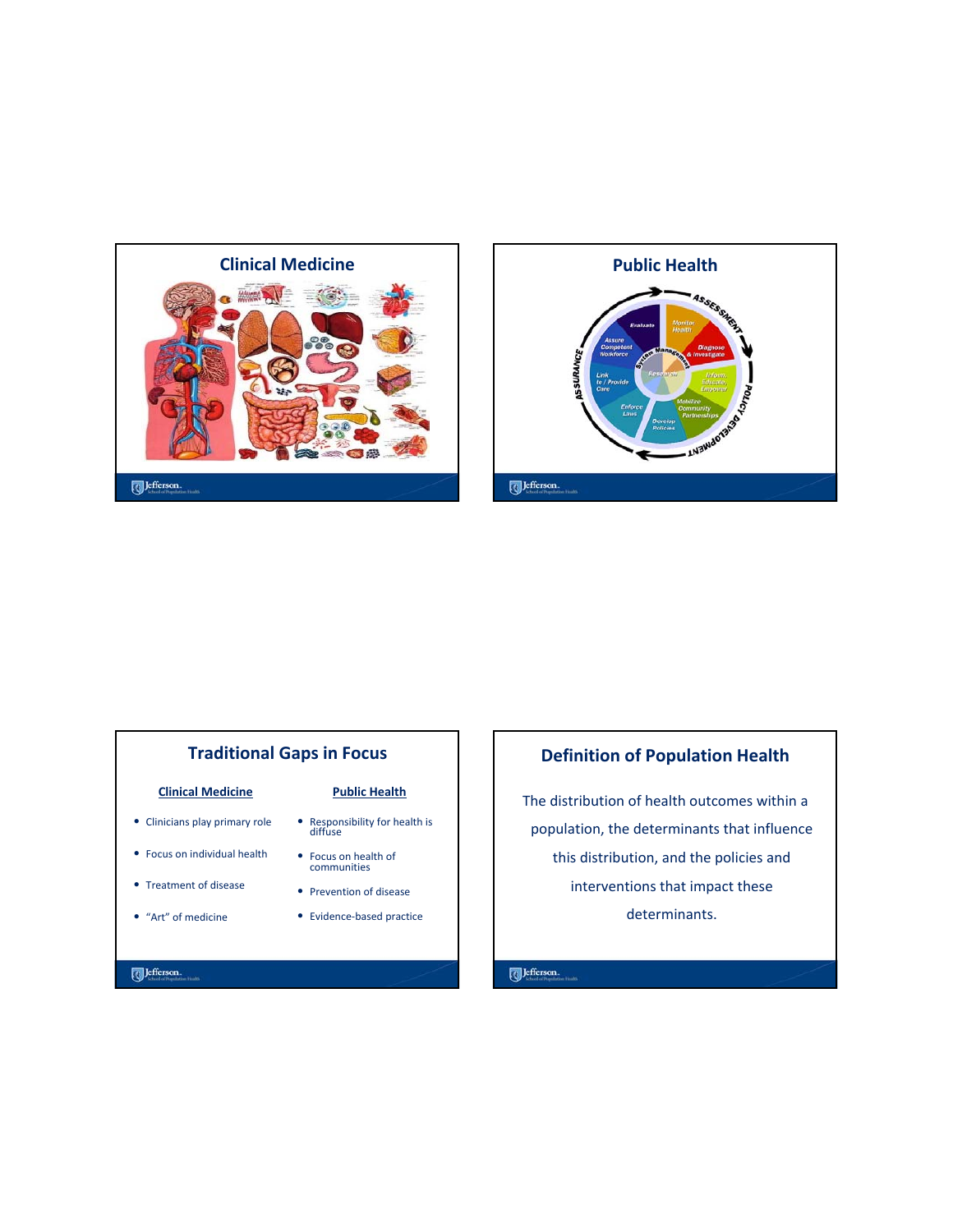

# **Population Health Perspective**

- More than the sum of individual parts
- More than a cross‐sectional perspective
- Broader array of the determinants of health than in traditional public health
- Recognition that responsibility for health is diffuse

#### 



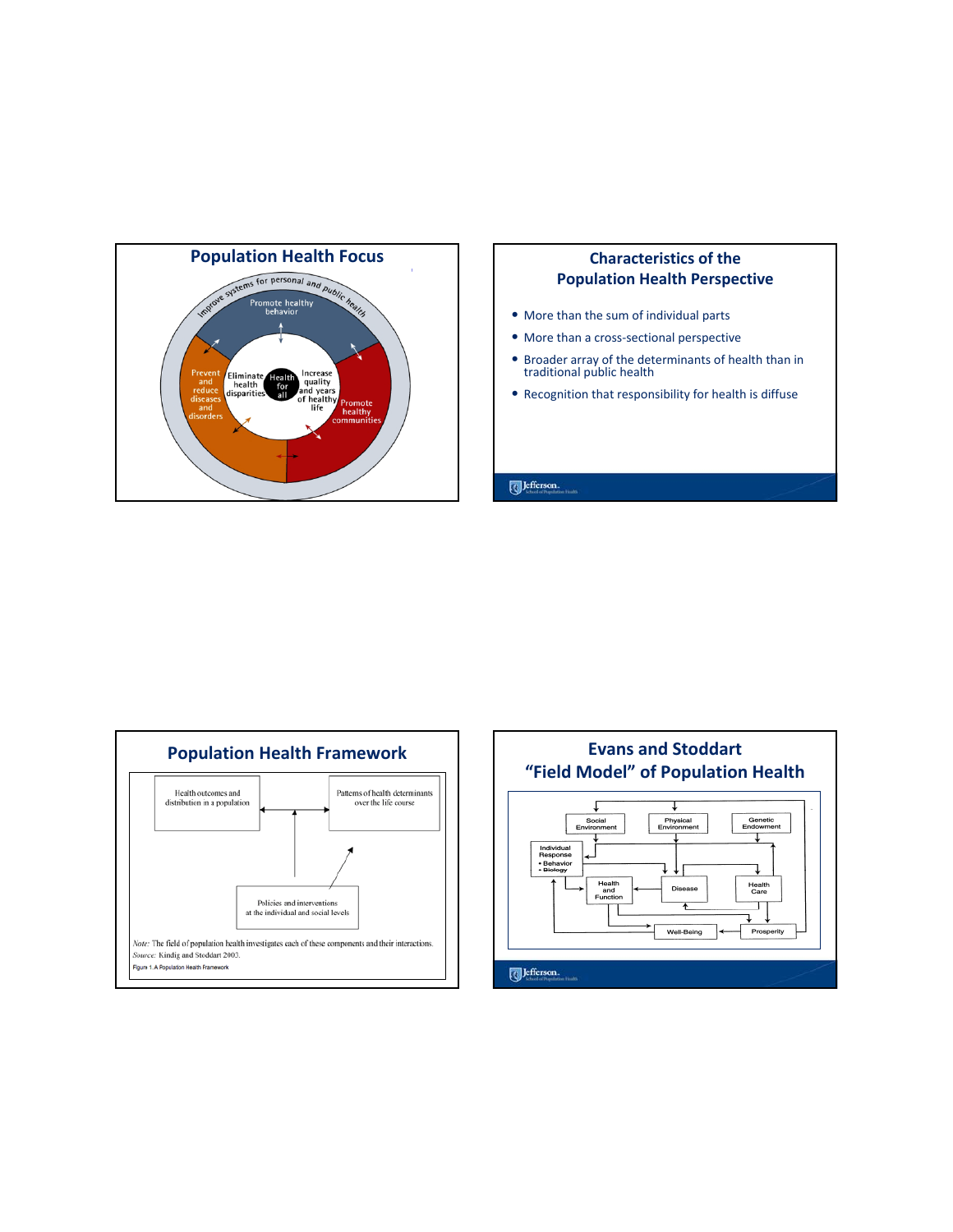





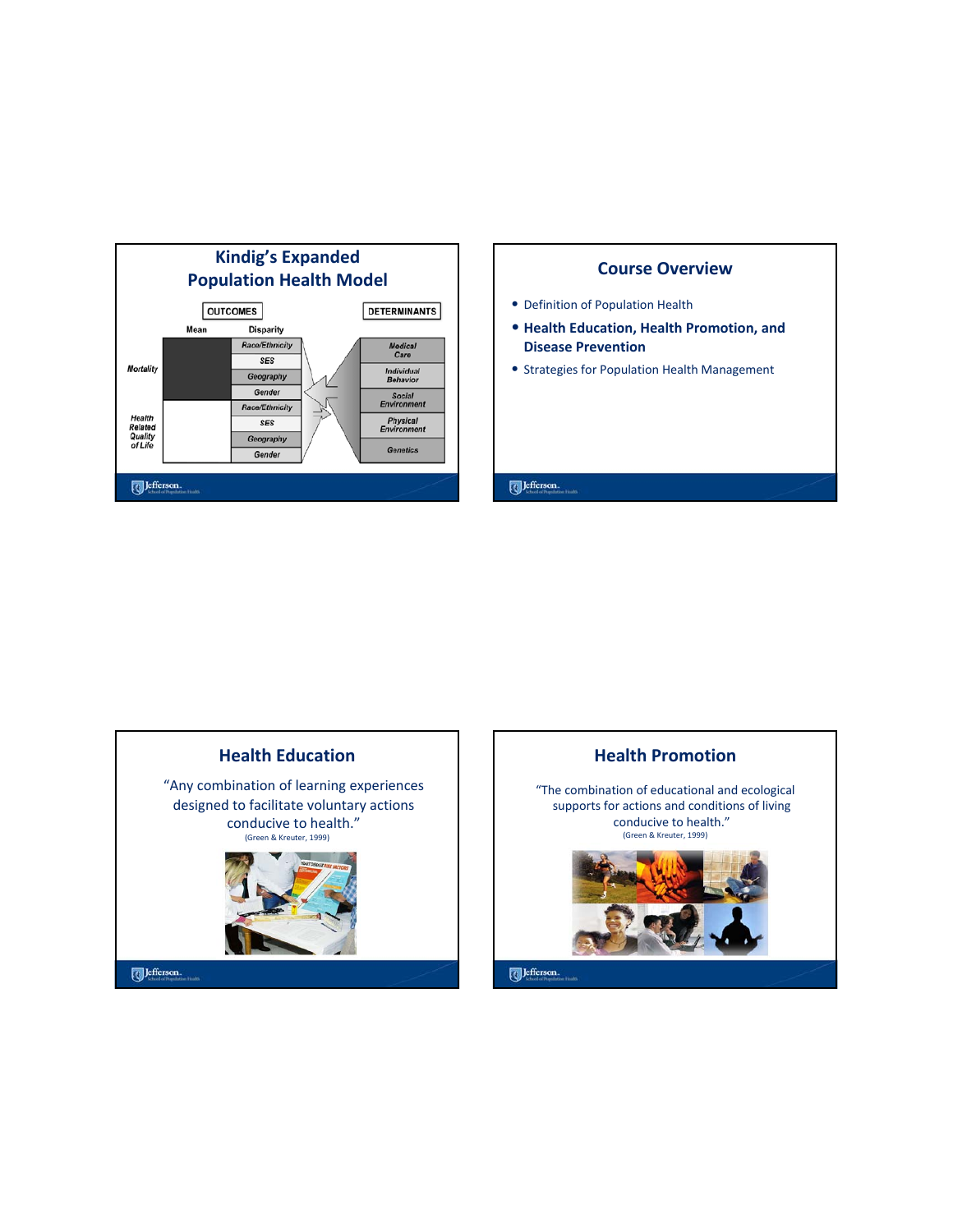

- Medical Approach
- Behavioral Change Approach
- Empowerment Approach
- Social Change Model

### Jefferson.

# **Relationship of Health Education to Health Promotion**

- Health Education…focus on individual
	- $\triangleright$  Giving individuals knowledge needed to make change
- Health Promotion…focus on supports for action  $\triangleright$  Educational and environmental
	- ¾ Emerged out of HE…How make healthier choices easier choices?
- Public health emerged from HP…focus on populations

**Levels of Prevention** Level | Definition *Primary prevention* Primary prevention strategies intend to avoid the development of disease. Most population‐based health promotion activities are primary preventive measures. *Secondary prevention* Secondary prevention strategies attempt to diagnose and treat an existing disease in its early stages before it results in significant morbidity These treatments aim to reduce the negative impact of *Tertiary prevention* established disease by restoring function and reducing disease‐ related complications. *Quaternary* This term describes the set of health activities that mitigate or *prevention* avoid the consequences of unnecessary or excessive interventions in the health systemJefferson.  $20$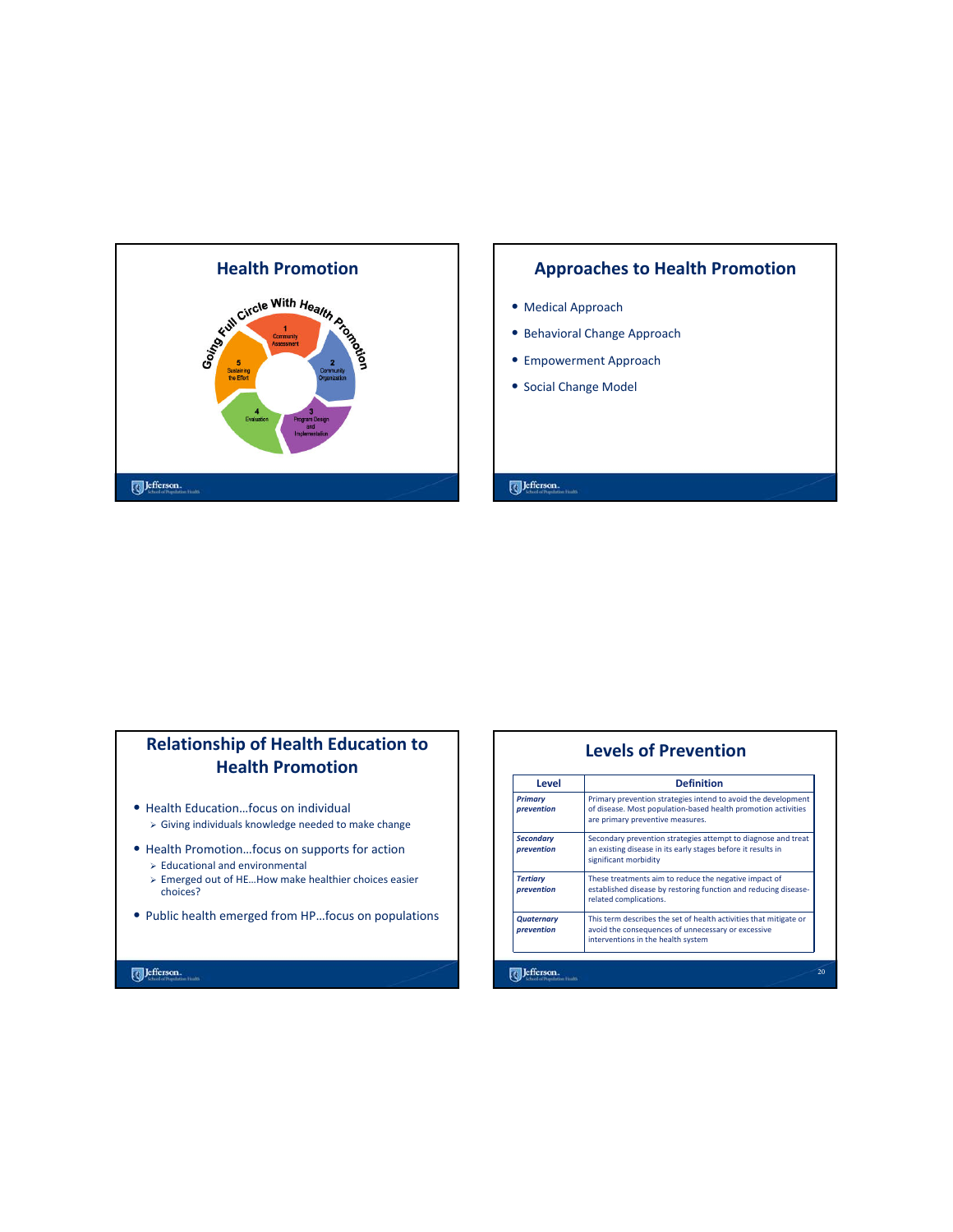# **Assumptions of Health Promotion**

- Health status can be changed
- Disease occurrence theories understood
- Appropriate prevention strategies developed for identified health problem
- Individual's health affected by many factors
- Changes in behavior will positively affect health status
- Responsibility for health changes behaviors

#### $[$  Jefferson.

#### **Top 5 Causes of Death for 2010**

| <b>Cause of Death</b><br>$(ICD-10)$                    | <b>Number</b> | <b>Death Rate</b> | 2010 Age-Adjusted<br><b>Death Rate</b> |
|--------------------------------------------------------|---------------|-------------------|----------------------------------------|
| <b>All Causes</b>                                      | 2,465,932     | 798.7             | 746.2                                  |
| Diseases of the<br>Heart                               | 595,444       | 192.9             | 178.5                                  |
| Malignant<br><b>Neoplasms</b>                          | 573,855       | 185.9             | 172.5                                  |
| <b>Chronic Lower</b><br>Respiratory<br><b>Diseases</b> | 137,789       | 44.6              | 42.1                                   |
| Cerebrovascular<br><b>Disease</b>                      | 129,180       | 41.8              | 39.0                                   |
| <b>Accidents</b><br>(Unintentional<br>Injuries)        | 118,043       | 38.2              | 37.1                                   |



#### **Course Overview**

- Definition of Population Health
- Health Education, Health Promotion, and Disease Prevention
- **Strategies for Population Health Management**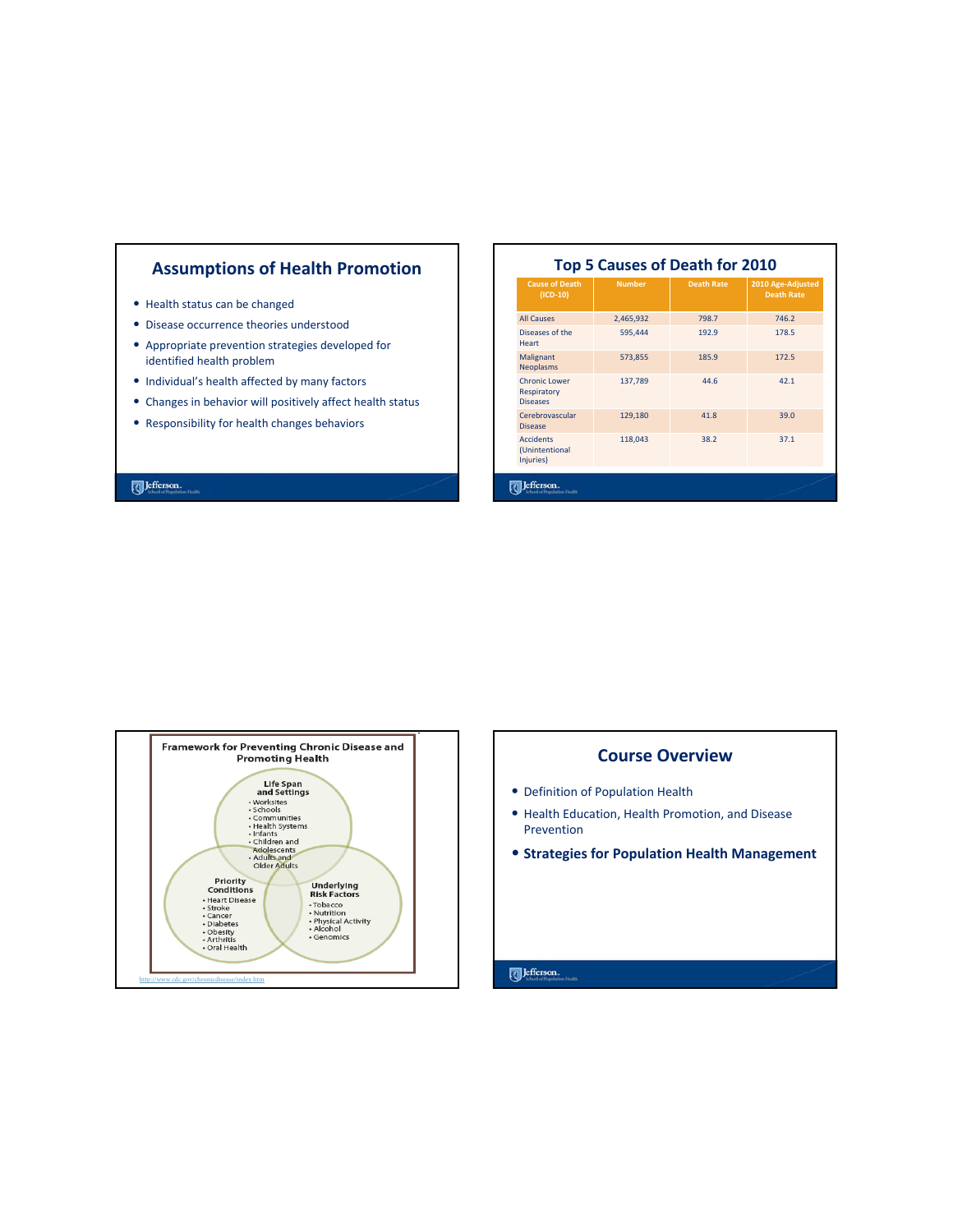

- Epidemiological approach
- Emphasis on disease prevention/health promotion
- Systems focus (includes accountability)
- Establish/nurture partnerships

# **Lifestyle Management**

- Health promotion to improve health through behavior change
	- $\triangleright$  Education
	- ¾ Motivation
	- $\triangleright$  Training
	- ¾ Marketing



Jefferson.

Jefferson.

#### **Demand Management**

- Self‐care and triage support to help individuals manage their care and symptoms
- Goal: reduce perceived need and use of unnecessary services while improving health status
- Influences on demand:
	- $\triangleright$  Morbidity
	- ¾ Perceived need
	- ¾ Patient preferences
	- ¾ Non‐health Motives
- Predicting Demand
	- ¾ Questionnaire‐based health assessments
	- ¾ Claims‐based data assessment



# **Strategies for Demand Management**

- Health risk management
- Health plan and provider selection
- Symptomatic and urgent care controls
- Elective treatment choices
- Acute condition management
- End‐of‐life planning



Jefferson.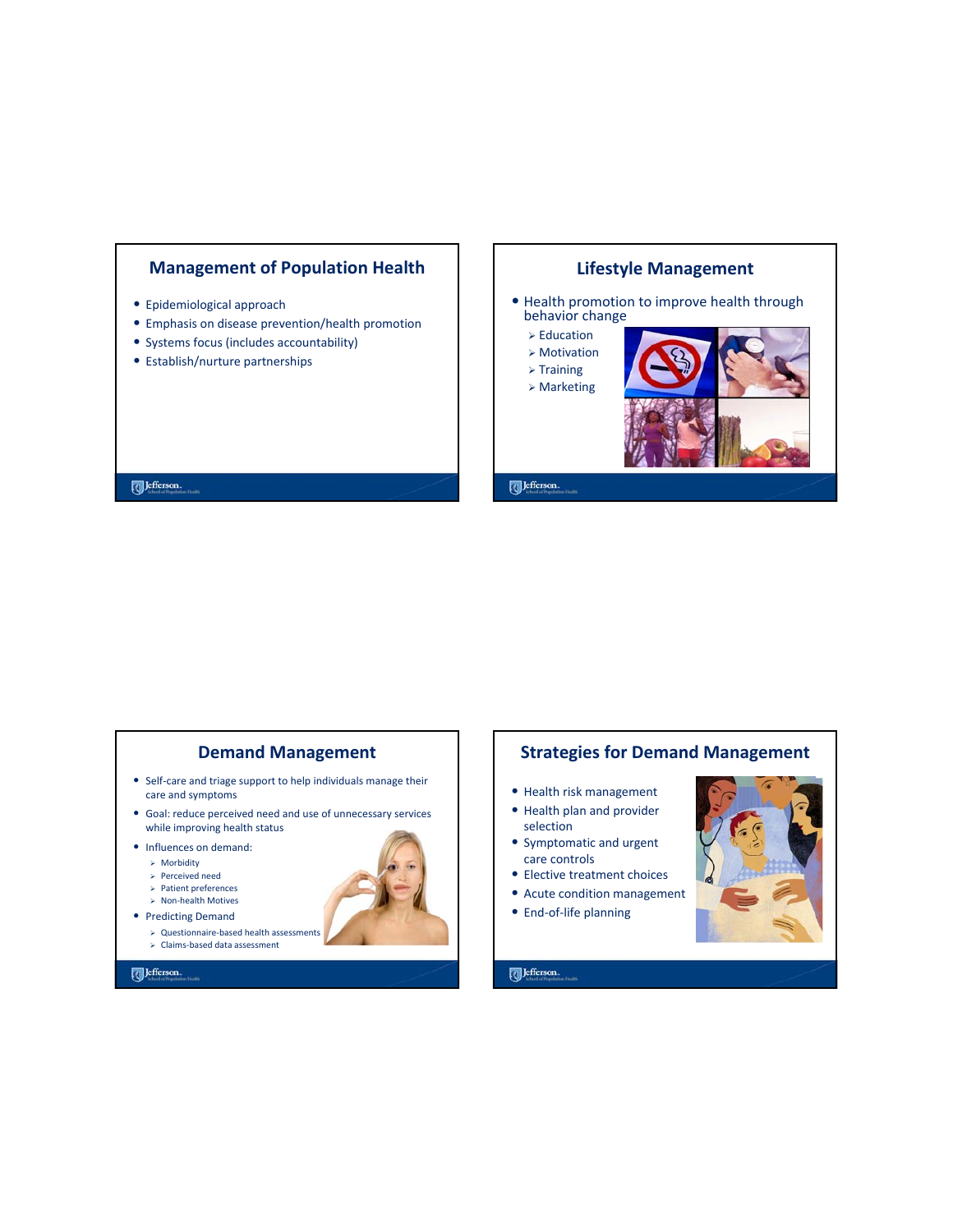

#### **Continuous Improvement**

- Standards of care set
- Protocols are developed and implemented to meet standards
- Outcomes measured
- Systems of care are improved



#### Jefferson.

## **Catastrophic Care Management**

- Infrequent and unpredictable, but account for a large percentage of health care costs
- Consistent with QI approaches to reduce variability in processes and outcomes
- Emerged from
	- ¾ Disease management companies
	- $\triangleright$  Insurance and reinsurance companies for better risk management

#### Jefferson.

# **Characteristics of Catastrophic Care Management**

- Immediate referral
- Development of a care plan
- Patient management expertise
- Individualized management
- Patient and program satisfaction



(DM Carve-outs, 1998)